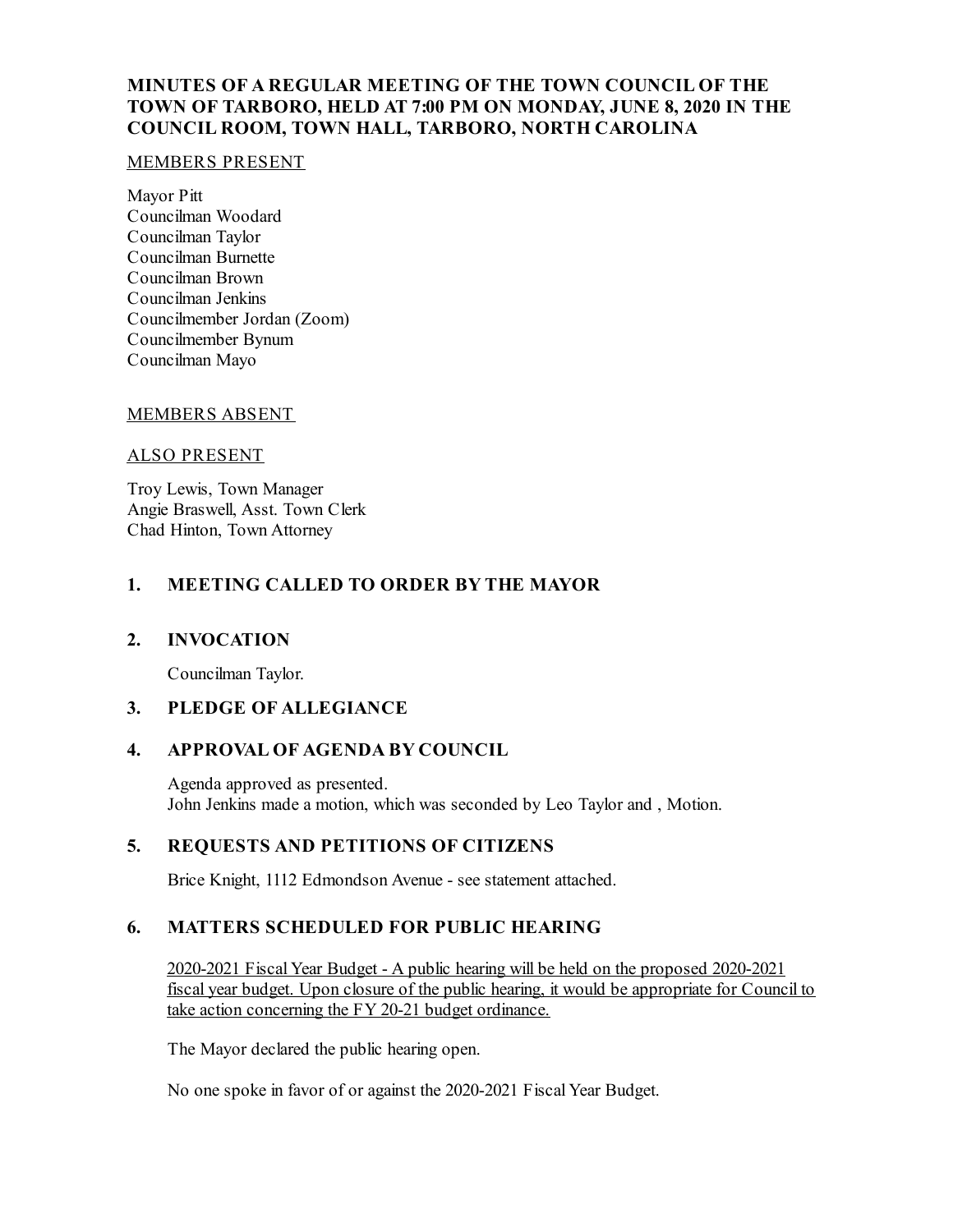Everyone having an opportunity to speak, the Mayor declared the public hearing closed.

Councilapproved the following Ordinance:

### ORDINANCE NO. 20-04

### TOWN OF TARBORO, NORTH CAROLINA BUDGET ORDINANCE FOR FISCAL YEAR 2020 – 2021

John Jenkins made a motion, which was seconded by Leo Taylor and Passed, Motion.

UDO Text Amendment 20-01 - A public hearing will be held to consider the adoption of a new Unified Development Ordinance (UDO) and Zoning Map.

The Mayor declared the public hearing open.

No one spoke in favor of or against UDO Text Amendment 20-01.

Everyone having an opportunity to speak, the Mayor declared the public hearing closed.

Council discussed food trucks and possible fees.

Councilman Jenkins made a motion, which was seconded by Councilman Mayo and passed by a 7 to 1 vote, that all food truck regulations and fees be determined by Town staff. Councilmembers Woodard, Taylor, Burnette, Jenkins, Jordan, Bynum and Mayo voted for the motion. Councilman Brown voted against the motion.

Councilman Jenkins made a motion, which was seconded by Councilman Mayo and passed by a 7 to 1 vote, that Councilapprove the UDO Text Amendment. Councilmembers Woodard, Taylor, Burnette, Jenkins, Jordan, Bynum and Mayo voted for the motion. Councilman Brown voted against the motion.

Councilman Jenkins made a motion, which was seconded by Councilman Woodard and passed unanimously, that Counciladopted the resolution to approve an amendment to the text of a new Unified Development Ordinance and adopt a new Zoning Map.

# **7. TOWN MANAGERS RECOMMENDATIONS**

#### **Consent Items**

Consent Items approved as presented. Leo Taylor made a motion, which was seconded by Tate Mayo and , Motion.

- (1) Approve minutes of the May 11, 2020 regular meeting.
- (2) Budget Transfers
- (3) 2019 Tax Levy Adjustment
- (4) Tax Collector's Report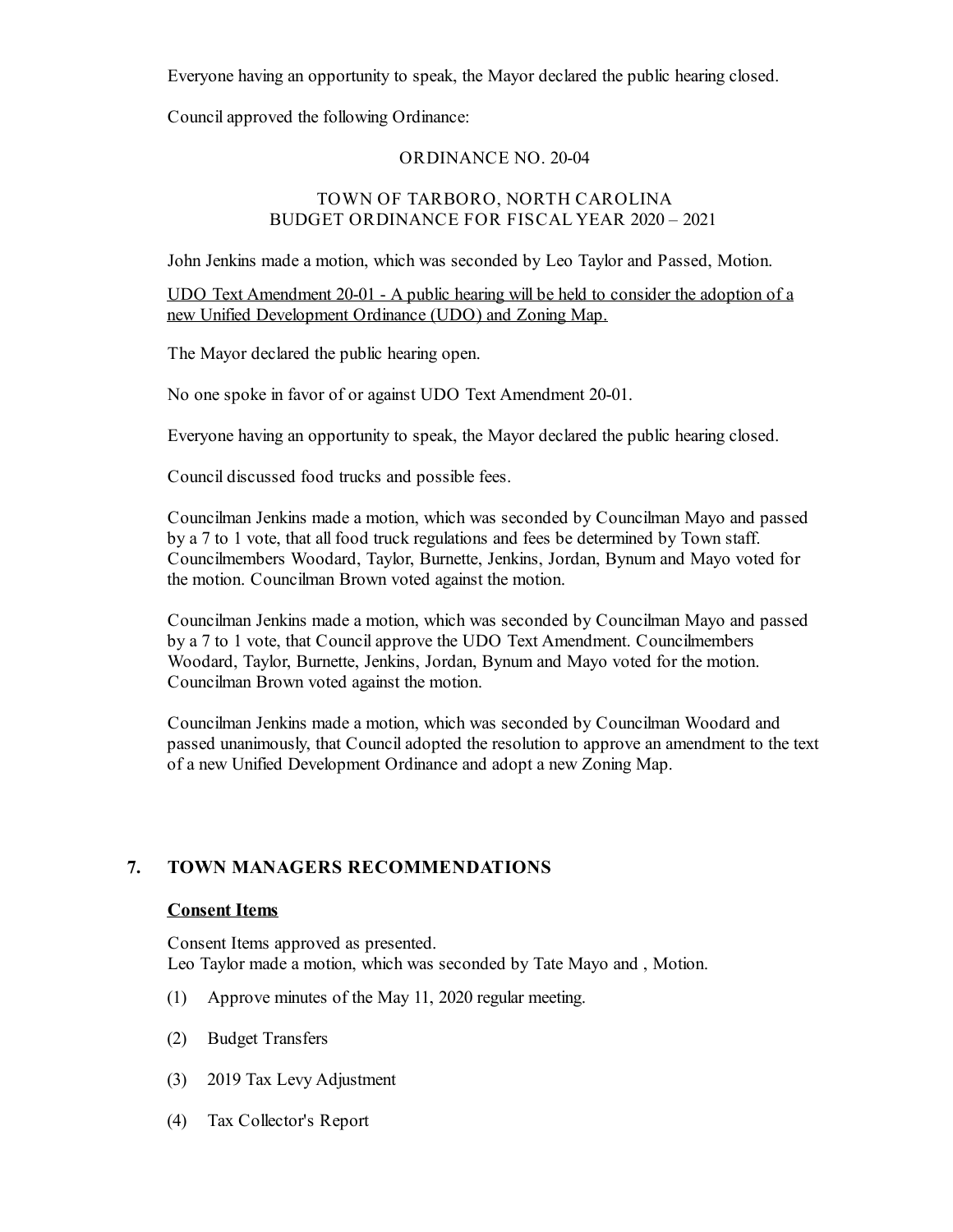#### **Action Items**

#### **(5) Budget Amendment - Insurance Claims**

Counciladopted the Insurance Claims budget resolution. Othar Woodard made a motion, which was seconded by John Jenkins and Passed, Motion.

# **(6) CDBG-NR Contract for Consultant Services**

Councilawarded The EI Group, Inc with a contract for Lead Based Paint Inspection Services that will be signed by the Town Manager.

Summit Engineering, Laboratory, & Testing, PC: 91/100 The El Group, Inc.: 94/100 Froehling & Robertson, Inc.: 89/100

John Jenkins made a motion, which was seconded by Othar Woodard and Passed, Motion.

#### **8. OTHER REPORTS**

A. Town Manager

None.

B. Town Attorney

None.

C. Council Members

Councilman Woodard - expressed his appreciation for Town staff and thanked Troy Lewis and Jesse Webb, Police Chief.

Councilman Taylor - thanked the Police Chief.

Councilman Mayo - thanked the Police Chief, Police Department and all others involved in the recent march/protest.

Councilmember Jordan - expressed concerns regarding the installation of new electric meters and water line repairs without informing citizens beforehand.

Councilman Jenkins - none.

Councilmember Bynum - thanked the Police Chief for his continued support.

Councilman Burnette - none.

Councilman Brown - stated the recent march went well.

### **9. ADJOURNMENT**

Meeting adjourned.